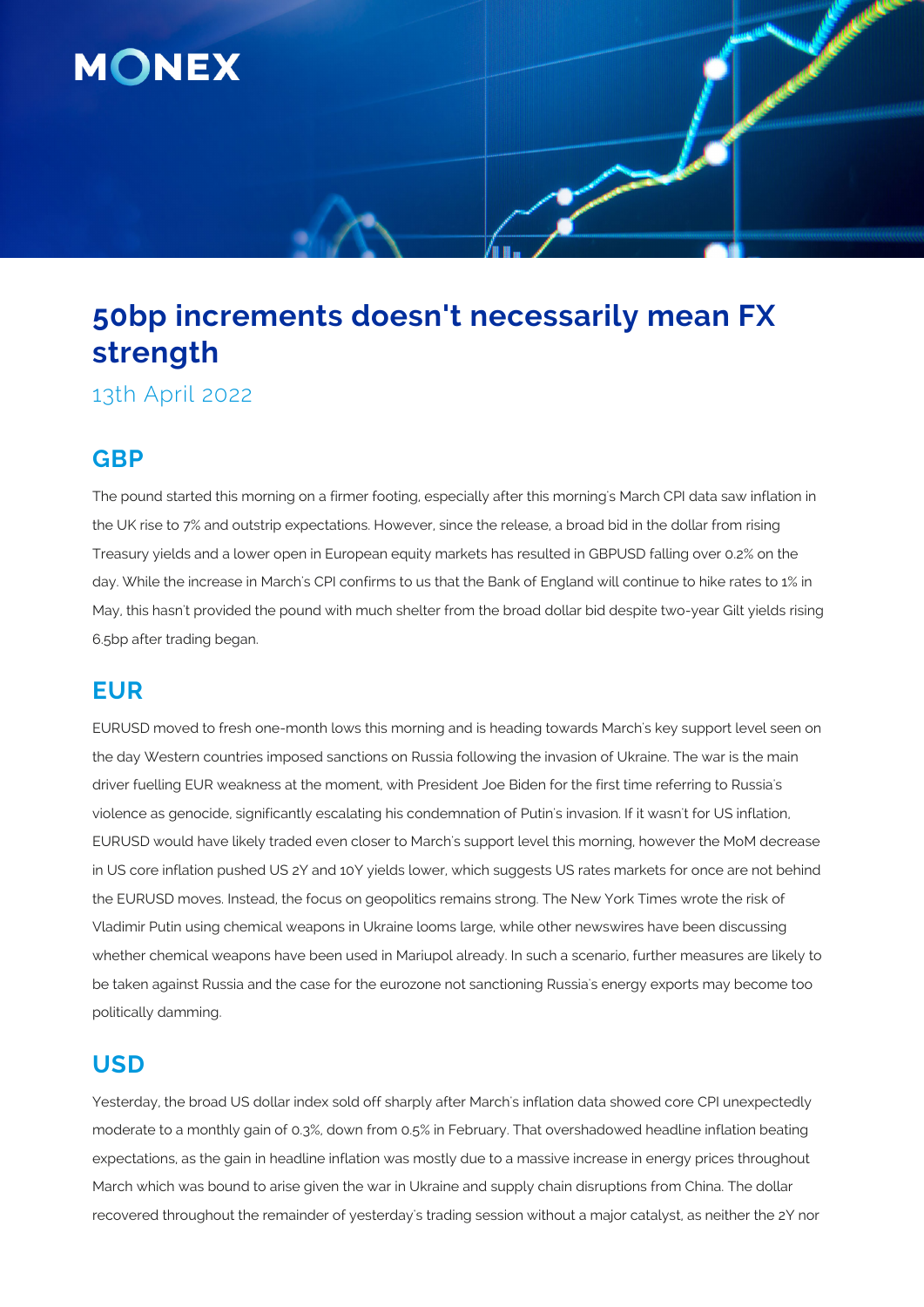the 10Y yield managed to recover. Still, the greenback closed higher than it started the day, while the S&P 500 index also changed course to limit losses on the day. This coincided with President Joe Biden accusing Russia of genocide in Ukraine, which possibly weighed on risk sentiment. Overnight, the move in US Treasuries reversed again when Federal Reserve Governor Lael Brainard stated the Fed will move expeditiously to raise rates and return the soaring inflation to its 2% target and Fed hawk James Bullard said it is "fantasy" to think modest rate rises will tame inflation.

#### **CAD**

The Canadian dollar was left virtually unchanged upon Tuesday's close despite making sharp moves during the day. Like Monday, the loonie's price action was largely the result of US developments rather than anything on the Canadian front. However, it wasn't just a moderation in US yields that boosted the loonie. Oil played a supportive role too with WTI crude up almost 7% on the day to trade back above \$100 per barrel. The move in the North American oil benchmark came after Vladimir Putin vowed to continue the invasion of Ukraine, which could possibly lead to a further withdrawal of Russian oil supply from the global market, while signs of gradual easing in China's lockdowns helped boost crude's demand outlook. Today's big event is the Bank of Canada policy decision. Interest rate expectations have risen since the last meeting, and now markets and analysts are in agreement that the Bank of Canada will likely hike by a larger-than-normal 50bps to 1%. If the BoC follows through, that will be the first 50bp rate hike in 22 years. However, a 50bp doesn't necessarily lead to a rally in CAD, as evidenced by this morning's RBNZ meeting.

#### **FX Elsewhere**

Overnight, the Reserve Bank of New Zealand hikes the overnight cash rate (OCR) by 50bp to 1.5%. This was a larger increase than consensus, which has 15 of the 20 economists surveyed by Bloomberg forecasting a 25bp move, but was closer to money market pricing of a 75% probability of a 50bp move. The RBNZ framed the decision around the need to keep inflation expectations anchored by pulling forward the pace of tightening such that the medium-term rates outlook doesn't need to be reassessed. After initially rallying, the Kiwi dollar began to sell off as local rates traders priced in a lower end-point for the OCR over the projected hiking cycle and sell-side analysts began to issue notes labelling the decision a dovish 50bp hike. With markets expecting the likes of the BoC and the Fed to also take out an insurance policy of a 50bp hike, G10 FX traders can take some lessons from how today's RBNZ meeting played out.

**Disclaimer**